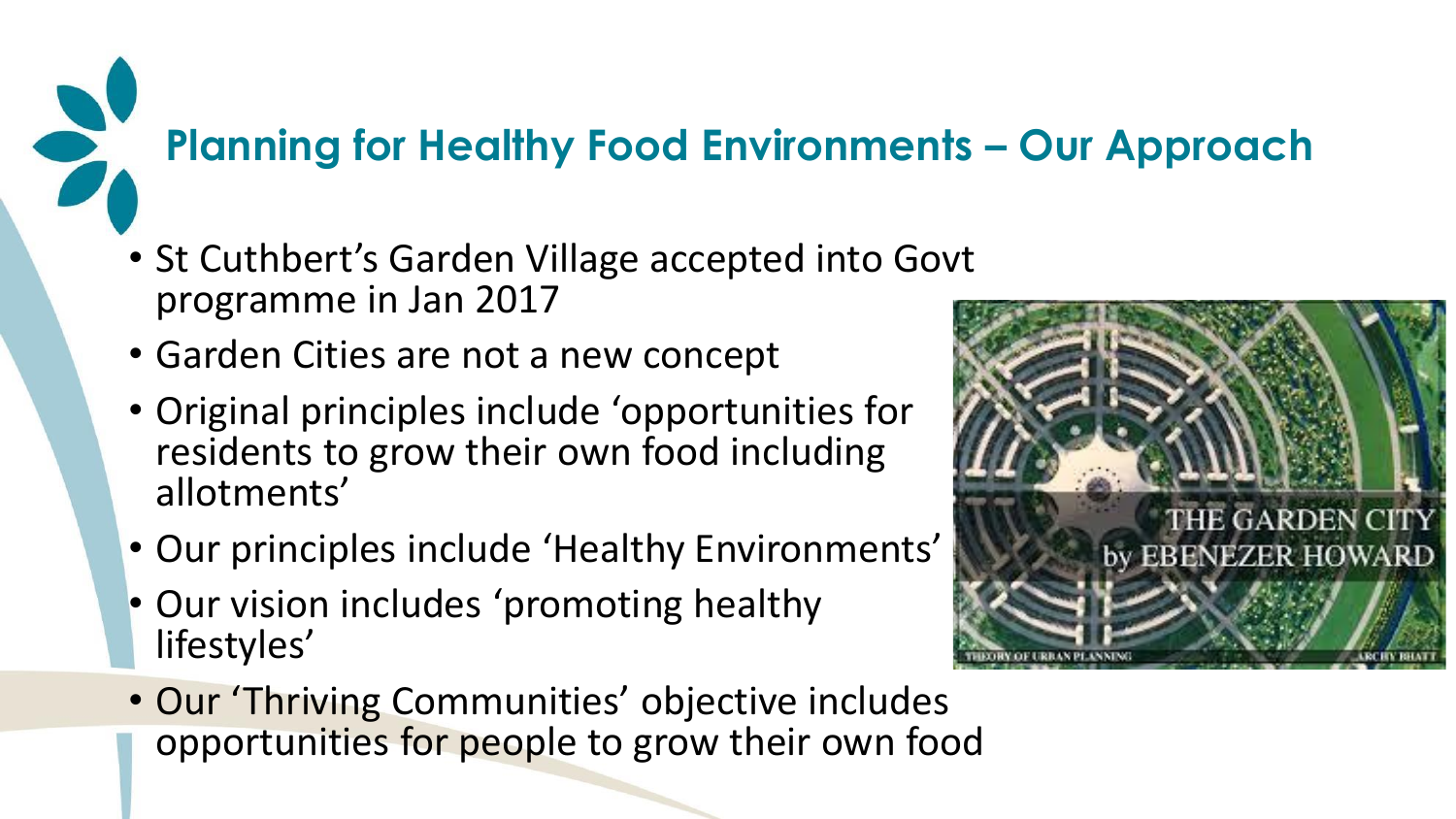# **Garden Village Masterplanning**

- A series of frameworks to be used as evidence to support the planning process
- One of our five key drivers 'Food Environment'
- 9 guiding principles
- Green and Blue Infrastructure Framework production
- Small scale / local scale / regional scale
- [www.stcuthbertsgv.co.uk](http://www.stcuthbertsgv.co.uk/)

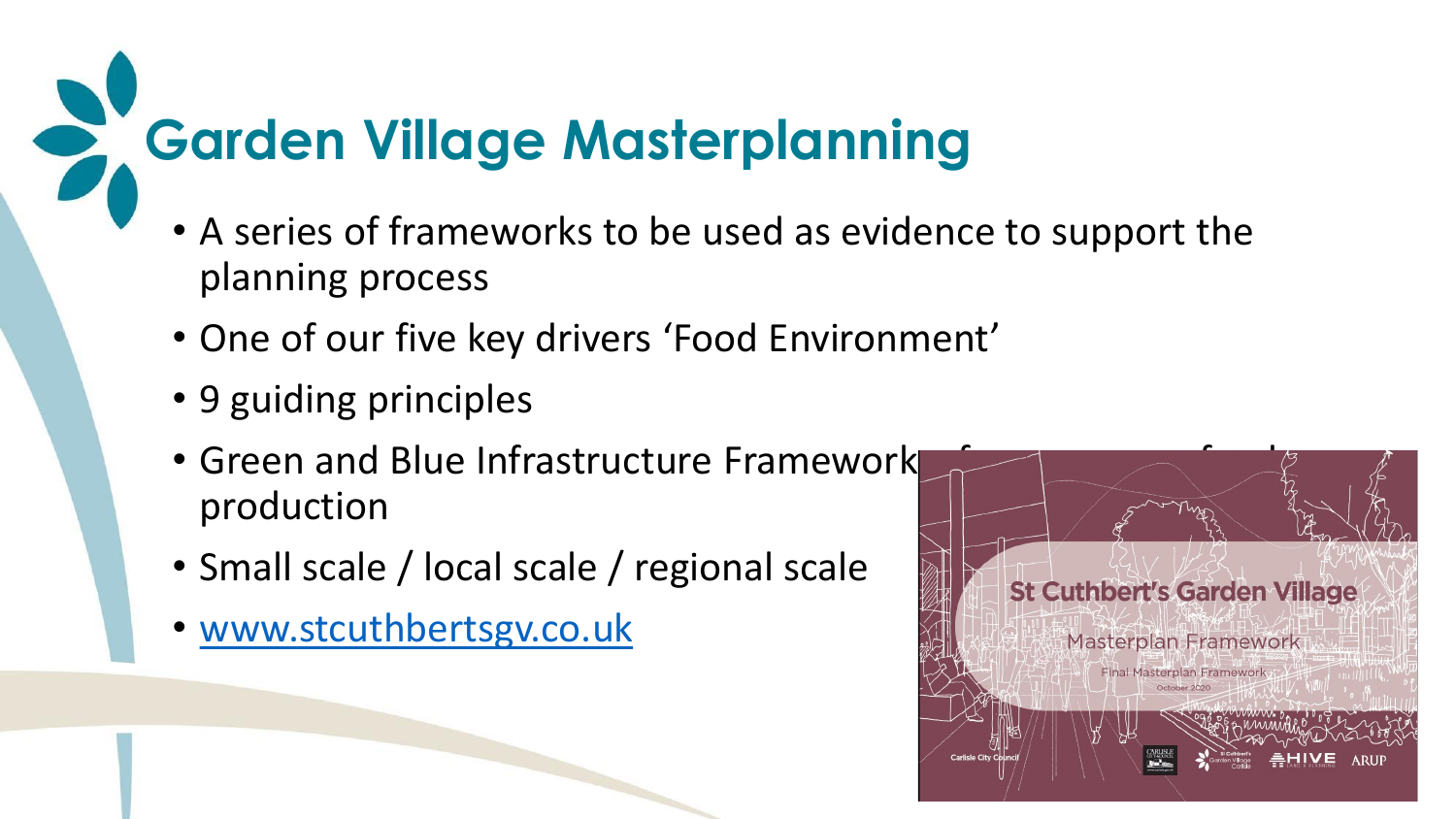## Green and Blue Infrastructure Delivery Strategy

- Moving from the high-level strategy in the masterplan to detailed evidence, costing and delivery options
- Food growing areas important as one of the multi-functional uses of green spaces
- Promote healthy lifestyles to fulfil Carlisle Healthy City ambitions
- Role in health inequalities, education and community cohesion

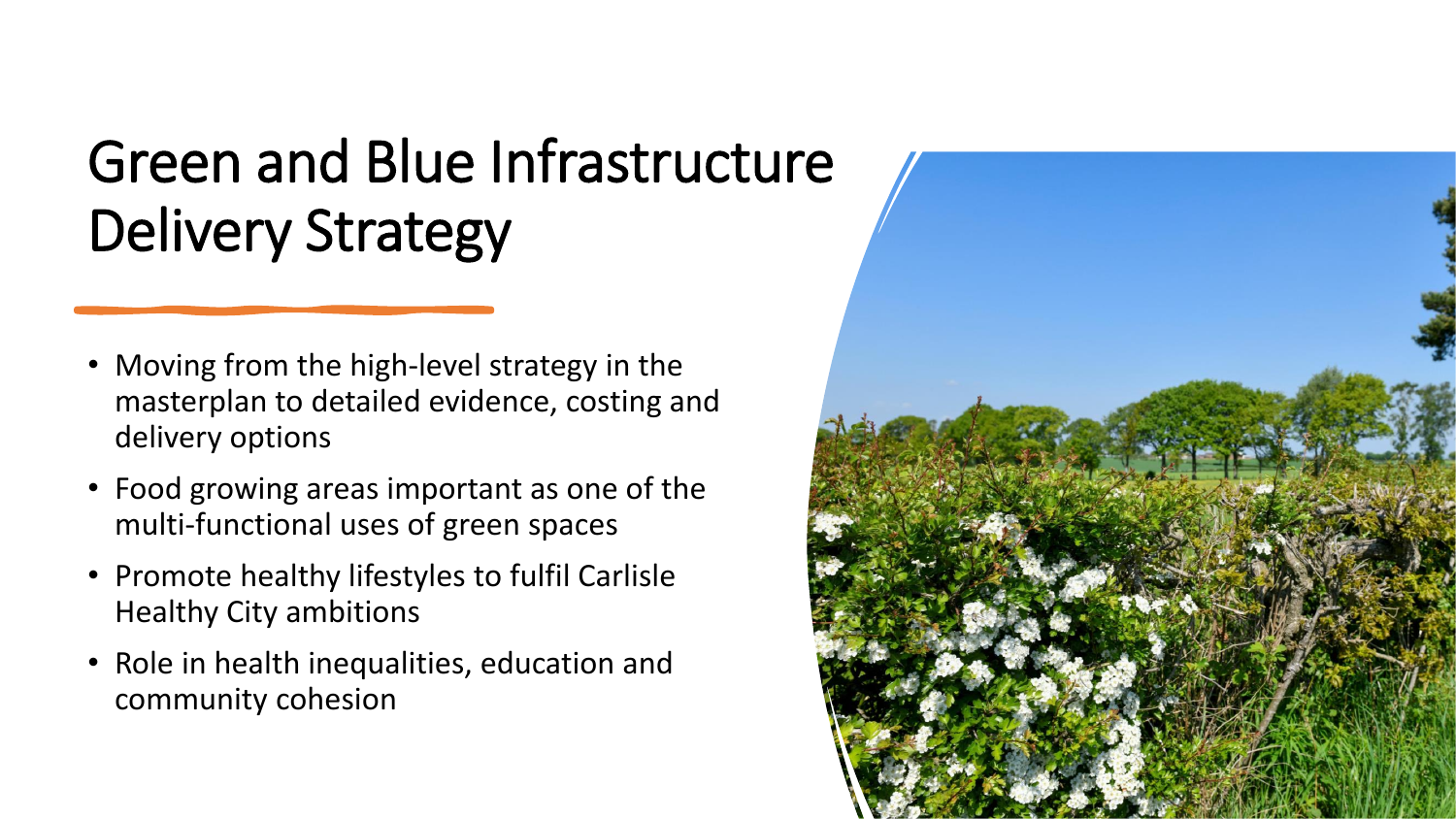### Landscape Design Competition

- National design competition for professionals and students – for multi-modal greenway and park
- Stage 1 8 themes to address including health and wellbeing
- How can community food production in all its forms be integrated into the design?
- Stage 2 to address 'what role can food production play in supporting well-being and encouraging community stewardship'?